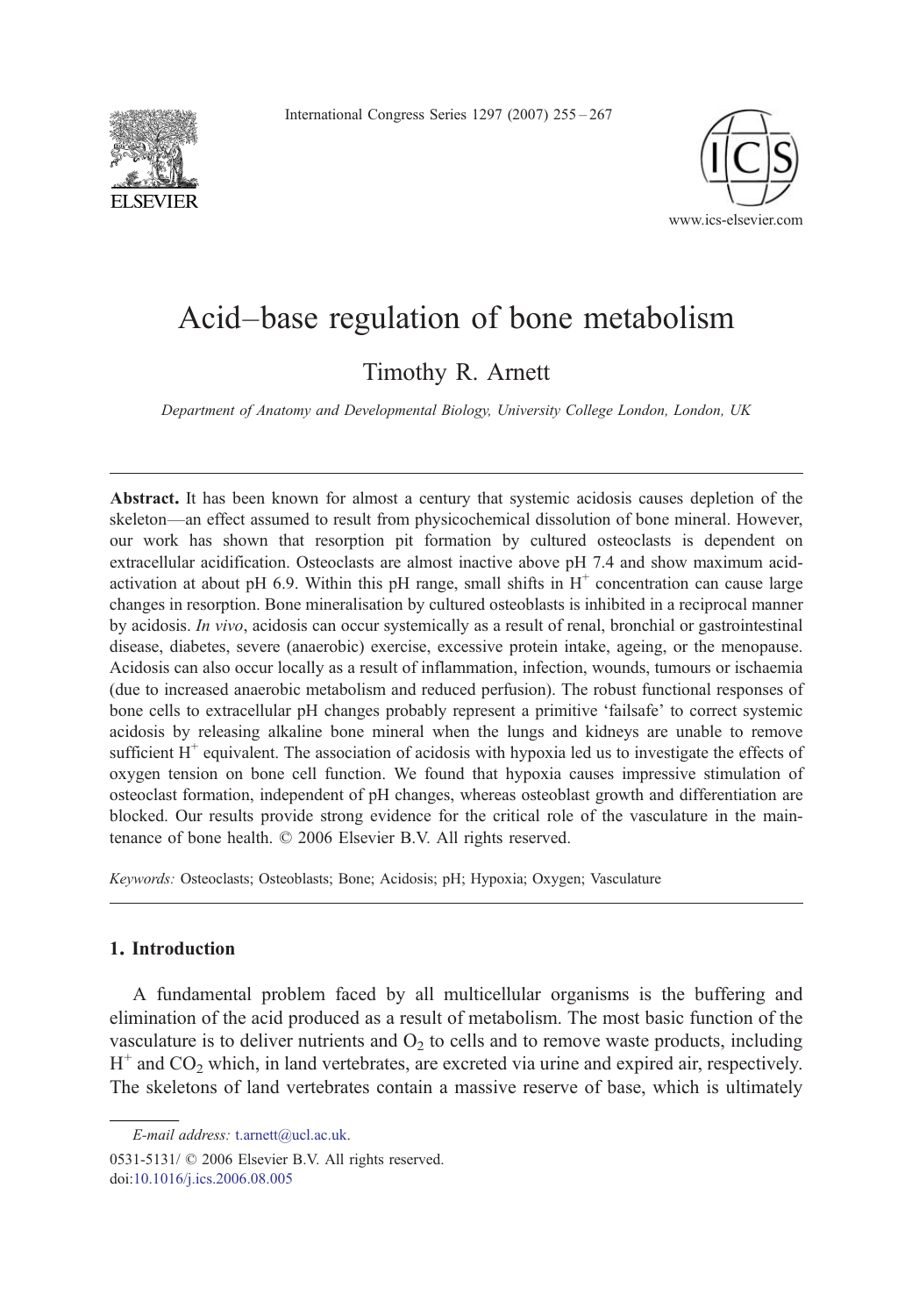<span id="page-1-0"></span>available as a "failsafe" mechanism to buffer  $H^+$  if the kidneys and lungs are unable to maintain acid–base balance within narrow limits. Systemic or local acidosis can result from many causes and there is longstanding evidence of the association of acidosis with bone loss. This review will focus on advances in our understanding of the responses of bone cells to extracellular pH changes, with consideration of the potential role of the vasculature in regulating osteoclast and osteoblast function.

# 2. Acid–base balance and bone

## 2.1. General considerations

Precise maintenance of pH in the blood and extracellular fluid is needed because the machinery of cells is very sensitive to changes in  $H^+$  concentration. Blood pH is principally buffered via the  $CO_2/HCO_3^-$  system but also by the numerous histidine residues of haemoglobin and by plasma proteins. Addition of  $CO<sub>2</sub>$  to the system as a result of respiration causes an increase in H<sup>+</sup> concentration (i.e., pH reduction) leaving the HCO<sub>3</sub> concentration relatively unaltered. If insufficient  $CO<sub>2</sub>$  is expelled via the lungs, a 'respiratory acidosis' results. Conversely, addition of  $H^+$  to the system, for example as a result of the metabolism of sulphur, nitrogen and phosphorus-containing molecules will result in a pH decrease with a reduction of  $HCO_3^-$  levels without altering the  $CO_2$  concentration much; this is termed a 'metabolic acidosis'. Protons generated in this way, together with associated waste anions, must be excreted via the kidneys to produce an acidified urine. It is important to bear in mind that although the pH of arterial blood is normally close to 7.40, and that of venous blood  $\approx$  7.36, the pH of the interstitial fluid film bathing cells in tissues will generally be lower, and subject to complex, dynamic gradients, depending on the metabolic activity of the cells, their distance from the nearest capillary and the quality of the microvasculature. Because of obvious technical difficulties, this is not a well-investigated area. Data are not available for bone, but in normal skin, interstitial pH is around 7.1 [\[1\]](#page-10-0).



Fig. 1. Acid-activation of normal, mature osteoclasts derived from neonatal rats (A), pre-hatch chicks (B), and human peripheral blood (C), cultured on dentine discs for 24 h. Culture medium pH was adjusted by addition of HCl or NaOH; pH measurements were made by blood gas analyser. Rat osteoclasts are essentially 'switched off' above pH 7.2, whereas chick and human osteoclasts retain limited resorptive activity at blood pH (7.4). Values are means  $\pm$  S.E.M. ( $n=5$ ).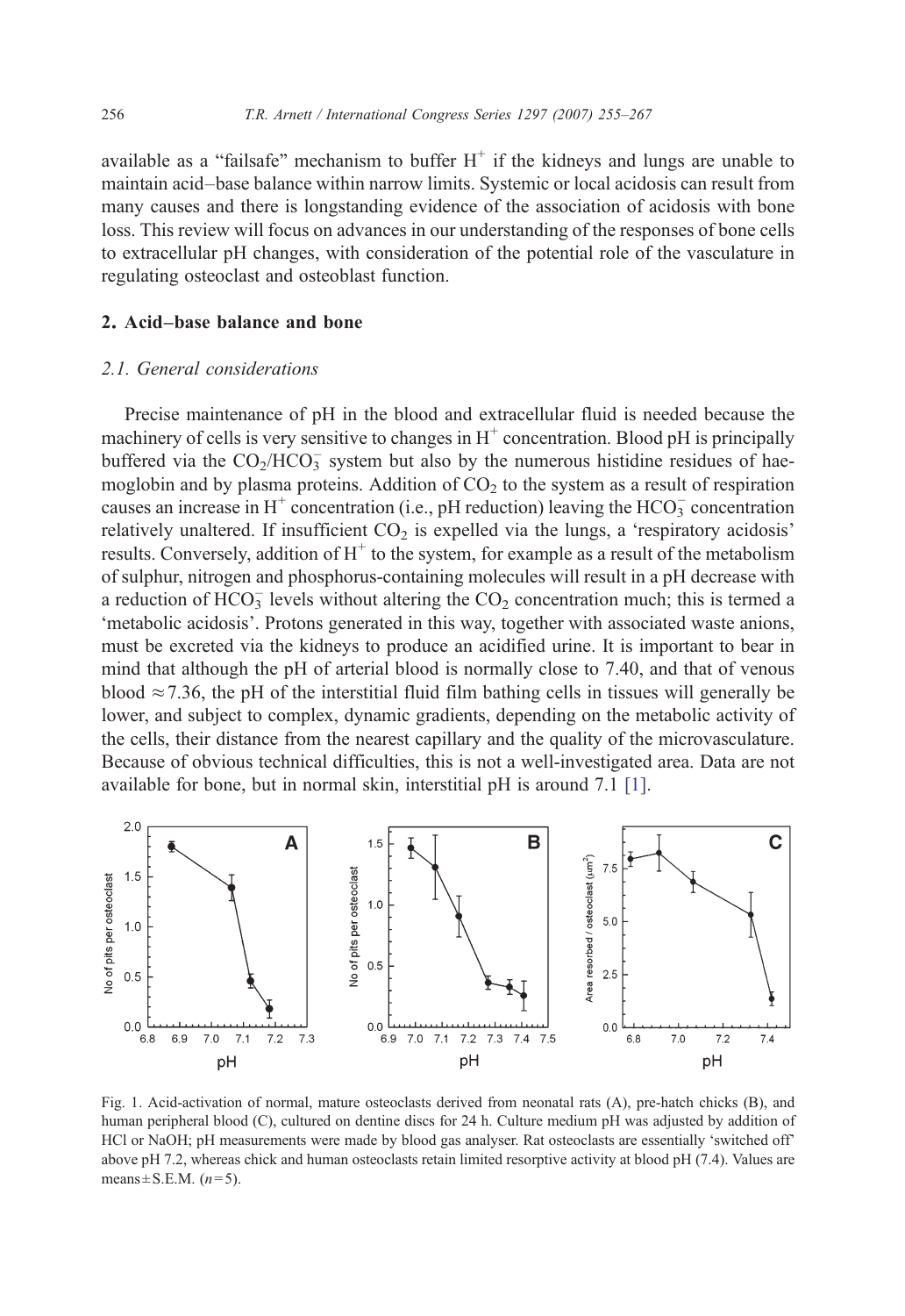<span id="page-2-0"></span>

Fig. 2. Long-term stimulation of resorption pit formation by mature rat osteoclasts cultured on dentine discs in slightly acidified medium (B) for up to 7 days, compared with control (A). A 15-fold increase in resorption is associated with a mean pH difference of only 0.13 unit.  $*_{p} < 0.01$ ,  $*_{p} < 0.001$ , compared with respective values in non-acidified control (A); values are means  $\pm$  S.E.M. (*n*=5).

#### 2.2. Dietary considerations

Metabolic oxidation of proteins containing sulphur and phosphorus ultimately yields  $H^+$ residues corresponding to sulphuric and phosphoric acids ('fixed acids') which must be excreted via the kidneys. The average American diet has been estimated to generate an inorganic  $H^+$  residue of about 0.1 mol/day [\[2\],](#page-10-0) which is equivalent to about 8 ml of concentrated hydrochloric acid. Recent data indicate that excess acid generated from high protein intakes increases calcium excretion and bone resorption, assessed as urinary pyridinoline and deoxypyridinoline; it was suggested that fruit and vegetable intake could balance this excess acidity by providing alkaline salts of potassium [\[3\].](#page-10-0) In middle-aged women, estimated dietary non-carbonic acid production is associated with lower bone mineral density [\[4\].](#page-10-0) Another study with human volunteers has shown that increasing dietary acid load without altering overall protein intake results in increases in urinary  $Ca^{2+}$  and collagen C-telopeptide excretion, suggesting increased bone resorption [\[5\]](#page-10-0). A significant contribution to dietary acid intake may be made by cola drinks in some individuals. Phosphoric acid, H<sub>3</sub>PO<sub>4</sub>, is added to such drinks to yield a pH of ~2.6; simple titration against sodium hydroxide shows that 1 litre of the common cola drinks contains an acid load equal to ∼36 ml of 1 M HCl, corresponding to about 40% of the fixed H<sup>+</sup> generated daily by the diet. For comparison, this amount of acid would be neutralised by approximately four  $500 \text{ mg } \text{CaCO}_3$  antacid tablets (Arnett, unpublished). However, any deleterious effect of the acid load from  $H_3PO_4$  in cola drinks may be offset, at least for bone, because  $PO_4^{3-}$  is a powerful, reversible inhibitor of the formation and activity of osteoclasts. In this regard, it is also noteworthy that blood  $PO_4^{3-}$ , unlike  $Ca^{2+}$  levels, are not tightly regulated, and may fluctuate markedly in normal mammals within the range which also regulates osteoclast function (∼2–4 mM) [\[6\].](#page-10-0)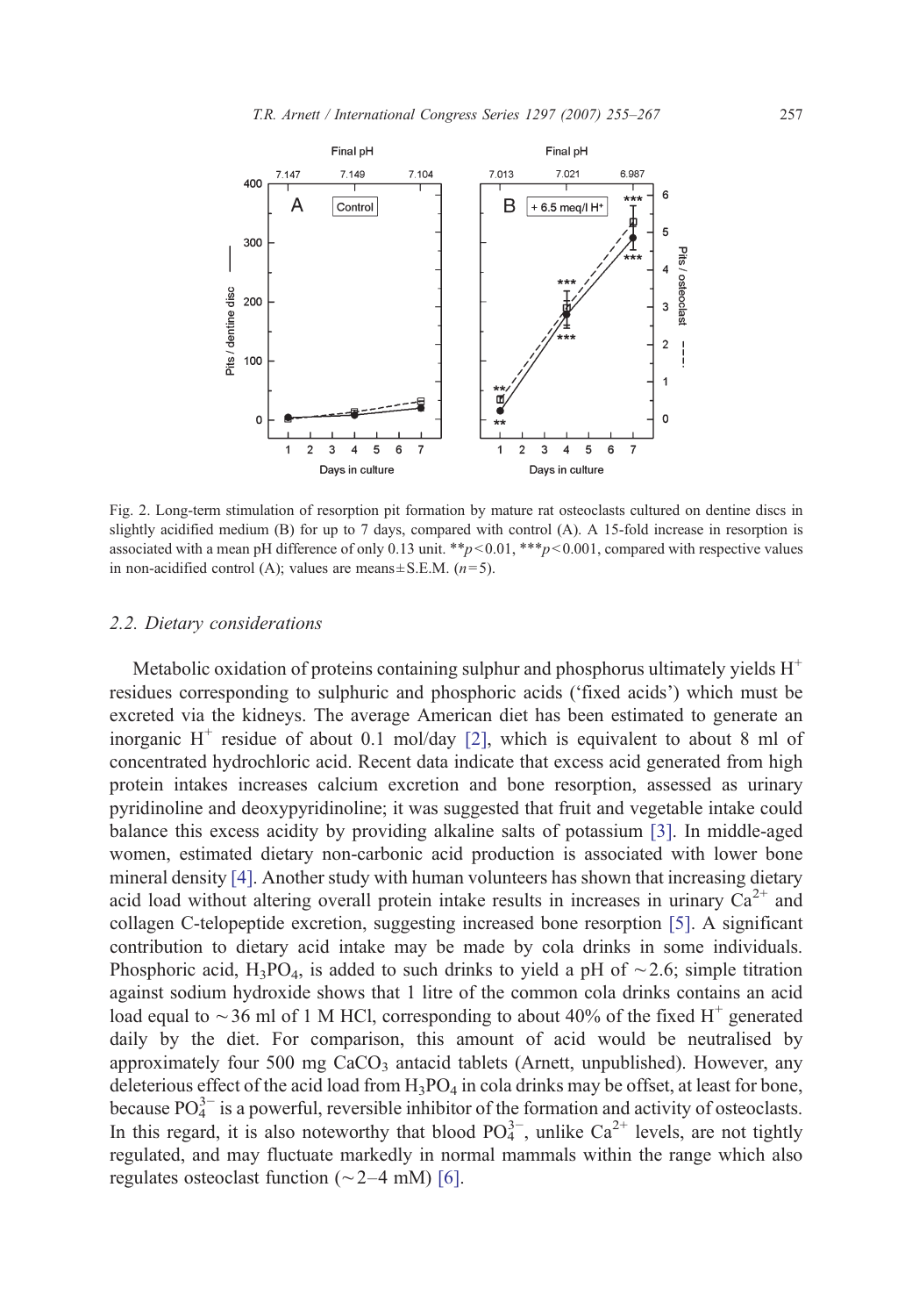<span id="page-3-0"></span>

Fig. 3. Osteoclast stimulation is a 2-step process, with acid-activation as the key initial requirement. (A) RANK ligand (RANKL) fails to stimulate resorption pit formation by mature rat osteoclasts cultured for 24 h at physiological pH (∼7.4) on dentine discs; however when osteoclasts are acid-activated (pH ∼7.0), RANKL causes striking additional stimulation of resorption. (B) Similarly, parathyroid hormone (PTH) stimulates mature human peripheral blood-derived osteoclasts only at low pH (∼7.0); note that PTH stimulation of human blood-derived osteoclasts occurs in cultures that are essentially free of osteoblasts or stromal cells, indicating a direct action of PTH on osteoclasts.  $*_p$  < 0.05,  $*_p$  < 0.01,  $**_p$  < 0.001, compared with non-acidified control in the same pH group; values are means  $\pm$  S.E.M. (*n*=5).

In postmenopausal women, dietary supplementation with  $KHCO<sub>3</sub>$  caused marked improvements in mineral balance and biochemical indices of resorption, as well as small increases in blood pH (0.02 unit) and  $HCO<sub>3</sub>–(1.8 mmol/l)$  [\[7\].](#page-10-0) Regular consumption of alkaline  $HCO_3^-$  rich mineral waters may also be of anti-resorptive benefit [\[8\].](#page-10-0) The bonesparing effect of dietary supplementation with alkaline  $Ca^{2+}$  salts is now well-established, particularly for elderly women [\[9,10\]](#page-10-0). Blood  $Ca^{2+}$  levels, which are tightly regulated in normal subjects, are not significantly altered by ingestion of large quantities of  $Ca^{2+}$  salts. It



Fig. 4. Stimulatory effect of small decreases in medium pH on  $Ca<sup>2+</sup>$  release from live mouse half-calvaria cultured for 3 days (open bars). In dead bones, killed by freeze thawing (hatched bars), a net  $Ca^{2+}$  influx occurred which was slightly reduced as pH decreased. Values are means  $\pm$  S.E.M. ( $n=5$ ). Significantly different from non-acidified control: \* $p < 0.05$ ; \*\* $p < 0.01$ ; \*\*\* $p < 0.001$ .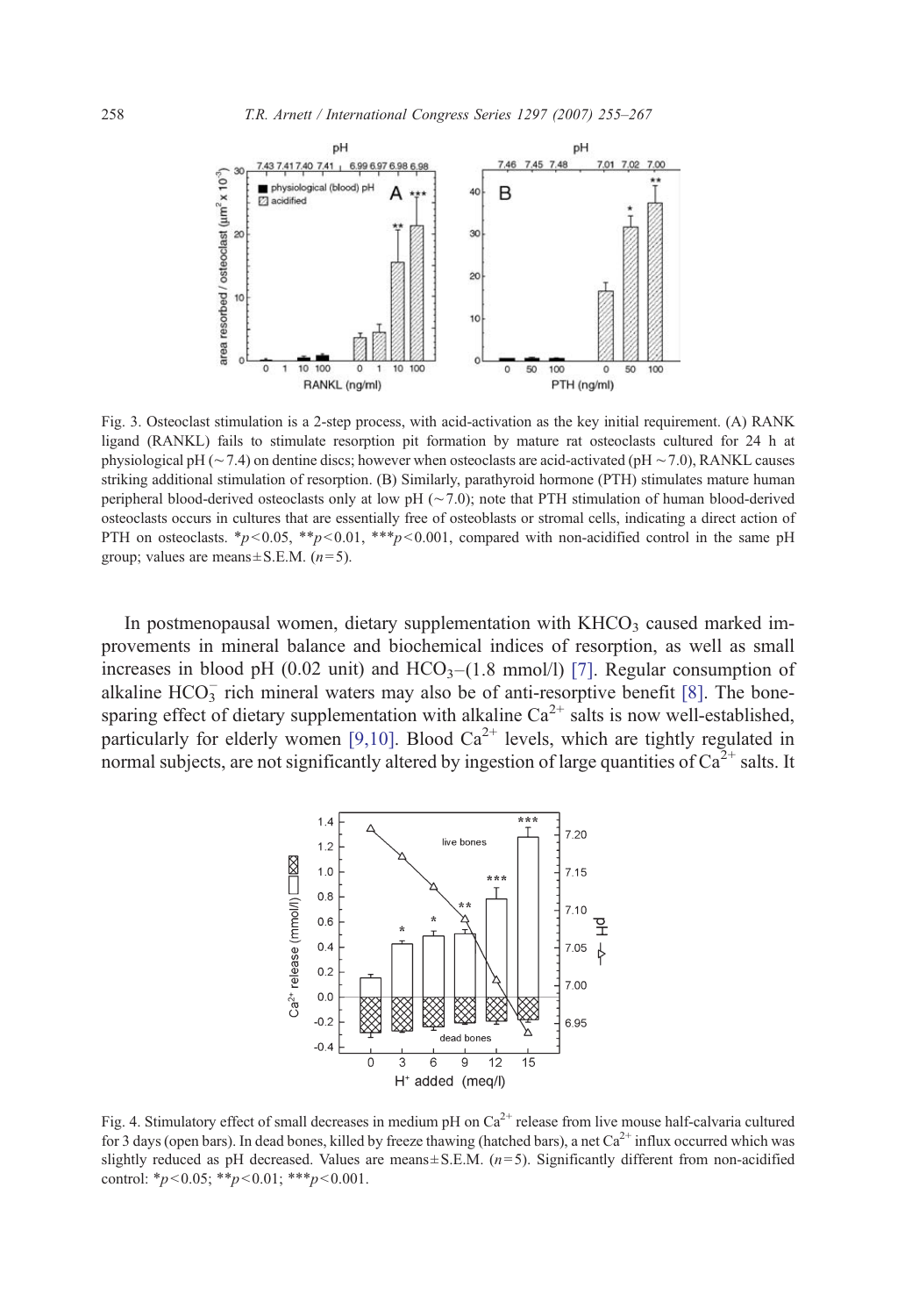<span id="page-4-0"></span>remains to be determined whether a component of the osteoprotective action of calcium salts is due also to their alkaline nature. However, this idea is certainly consistent with the observations that the anti-osteoporotic effect of  $Ca^{2+}$  supplementation is due to an inhibi-tion of osteoclastic bone resorption [\[11,12\]](#page-10-0), and that alkaline  $Ca^{2+}$  salts are most effective in the individuals who are likely to be acidotic, i.e., the elderly [\[13,14\]](#page-10-0). It will also be of interest to determine whether the anti-resorptive effects reported for strontium salts [\[15\]](#page-10-0) could be related, at least in part, to their alkaline nature.

## 2.3. Other causes of acidosis

A multitude of potential causes of systemic or local acidosis exist, in addition to renal excessive dietary acid intake including and respiratory disease, ageing, menopause, gastroenteritis, excessive/anaerobic exercise, diabetes, growth factor/cytokine stimulation of cell metabolism, hypoxia (via reduced perfusion and increased anaerobic metabolism), inflammation, infection, tumours and fractures/wounds. A few selected examples will be considered here. A commonly-overlooked cause of severe, acute systemic acidosis in healthy individuals is vigorous exercise: cycling and running can both reduce arterial blood pH to ∼7.2 within minutes [\[16,17\]](#page-11-0). There is abundant evidence of reduced bone mineral density in elite endurance athletes [\[18\],](#page-11-0) but the contribution, if any made by acidosis is difficult to separate from other systemic factors such as hypoxia (see below) or hypogonadism. Acute, severe systemic acidosis also occurs commonly in gastroenteritis (mainly because of  $HCO<sub>3</sub><sup>-</sup>$  loss), where it is associated with increases in bone resorption indices [\[19\].](#page-11-0) Acidosis can arise locally (i.e., at tissue level) as a result of reduced vascular



Fig. 5. Inhibitory effect of acidosis on bone nodule mineralisation. Rat primary calvarial osteoblasts were cultured in 1.5 cm diameter plastic wells for 16 days in control (pH 7.43) or acidified (pH 6.90) medium, with 2 mM βglycerophosphate,  $10^{-8}$  M dexamethasone and 50 µg/ml ascorbate. (A, C) Mineralised bone nodules, visualised by alizarin red staining, are evident only in control wells. (B, D) Appearance of control and acidified cultures at higher magnification (phase contrast microscopy,  $100 \times$ ); the failure of matrix to mineralise at pH 6.90 is clearly evidenced by the lack of alizarin red staining (although cell proliferation and matrix formation are not reduced). (E) Acidification progressively reduces bone nodule mineralisation, with complete abolition at pH 6.93. Significantly different from pH 7.43 control:  $*_{p}<0.05$ ;  $*_{p}<0.01$ .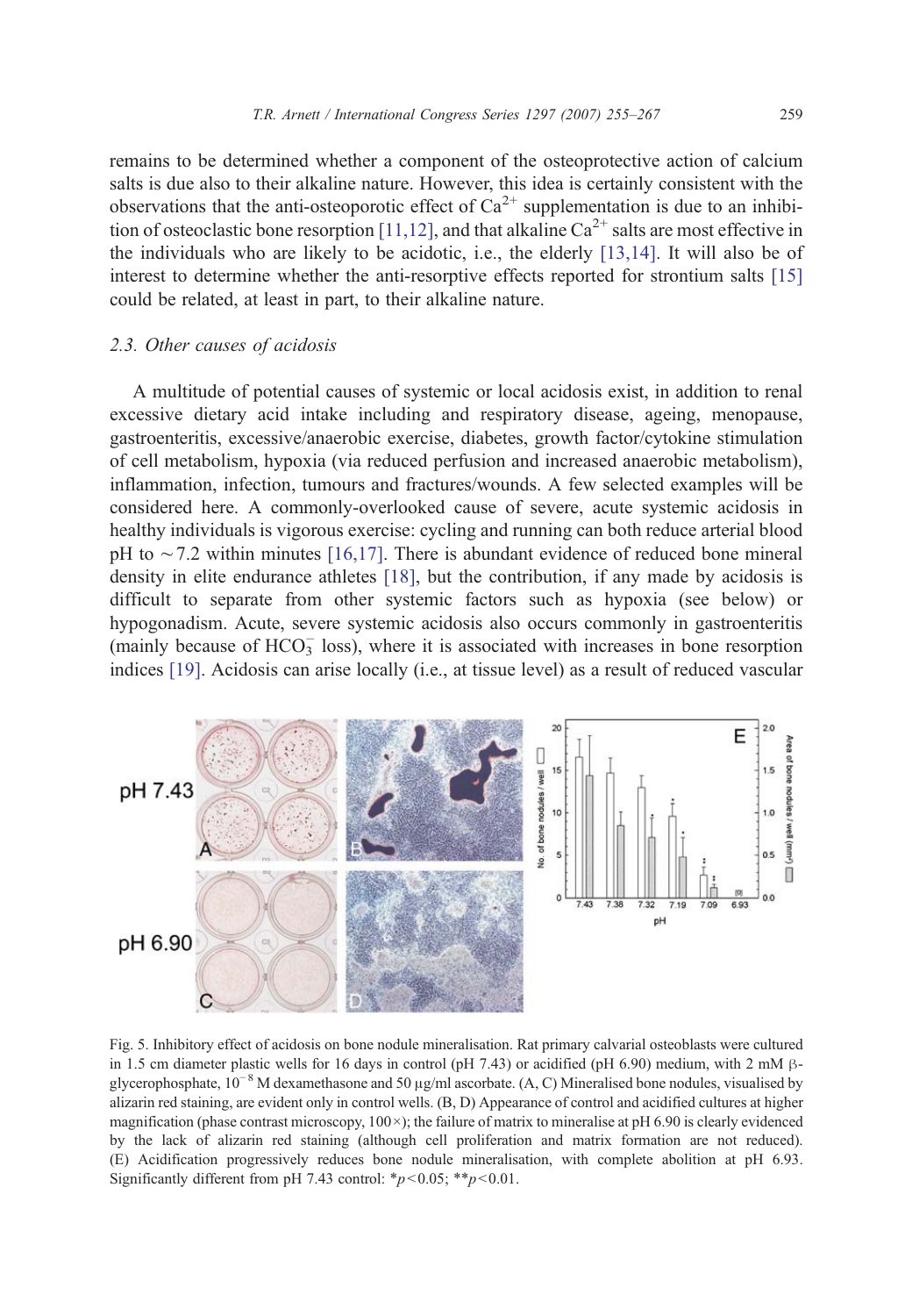<span id="page-5-0"></span>

Fig. 6. (A) RT-PCR showing the effect of extracellular pH on expression of mRNAs for alkaline phosphatase (ALP), matrix Gla protein (MGP) and osteopontin (OPN) by differentiating rat primary osteoblasts. Osteoblasts were cultured for 3, 5, 10 or 17 days in bone nodule-forming medium at pH 7.42 (control, C) or pH 6.92 (acid, A). ALP, which is required for mineralisation, was inhibited by acidosis, whereas MGP, an inhibitor of mineralisation was slightly upregulated. (B) Alkaline phosphatase (ALP) enzyme activity in primary osteoblasts, cultured for 6 days at pH values spanning the pathophysiological range, peaks at 'physiological' pH and is strongly inhibited by acidosis. Values are means ± S.E.M.  $(n=6)$ ; significantly different from control (pH 7.37) value,  $*_{p}$  < 0.05,  $***_p<0.001$ .

supply; this is discussed further below. At the cellular level, a fundamental action of many growth factors and cytokines is to stimulate rapid proton efflux from cells, most simply as a result of increased cellular metabolism (this phenomenon is often exploited to provide a convenient means of monitoring the bioactivity of growth factors). Parathyroid hormone (PTH), which may be considered a mitogenic growth factor, causes acidification of bone organ cultures [\[20\].](#page-11-0) Moreover, both PTH and insulin-like growth factor 1 stimulate extracellular acidification by cultured osteoblasts within minutes [\[21,22\].](#page-11-0)

#### 3. Acidosis and osteoclast function

The deleterious action of systemic acidosis on the skeleton has long been known [\[2,23](#page-10-0)– [30\]](#page-10-0) but was generally thought to result simply from physicochemical dissolution of bone mineral—i.e., the skeleton acted as a 'giant ion exchange column' to buffer systemic acidosis in a passive manner [\[2,31](#page-10-0)–33]. However, cell culture experiments showed that protons exerted a direct stimulatory effect on bone resorption by cultured rat osteoclasts [\[34,35\]](#page-11-0). Mature rat osteoclasts were observed to be almost inactive at pH 7.4, which corresponds to 'physiological' or blood pH, but resorption pit formation increased steeply as pH was reduced, reaching a plateau at about pH 6.8. Subsequent studies showed that avian [\[36\]](#page-11-0) and human [\[37\]](#page-11-0) osteoclasts show similar acid-activation responses [\(Fig. 1\)](#page-1-0).

The sensitivity of OC to extracellular  $H^+$  is such that pH reductions of only a few hundredths of a unit cause a doubling of resorptive activity [\[35,38\]](#page-11-0). This effect is not subject to tachyphylaxis (or 'escape') in longer-term cultures: acid-activated osteoclasts continue to form resorption pits over periods of 7 days or more, amplifying the effects of modest pH differences ([Fig. 2\)](#page-2-0). Acidosis is required for the initiation of resorption; once activated, OC can be further stimulated by factors such as  $RANKL$ ,  $1,25(OH)_{2}$  vitamin D, PTH and ATP (e.g., [\[38,39\]\)](#page-11-0); note that pro-resorptive agents such as RANKL and PTH are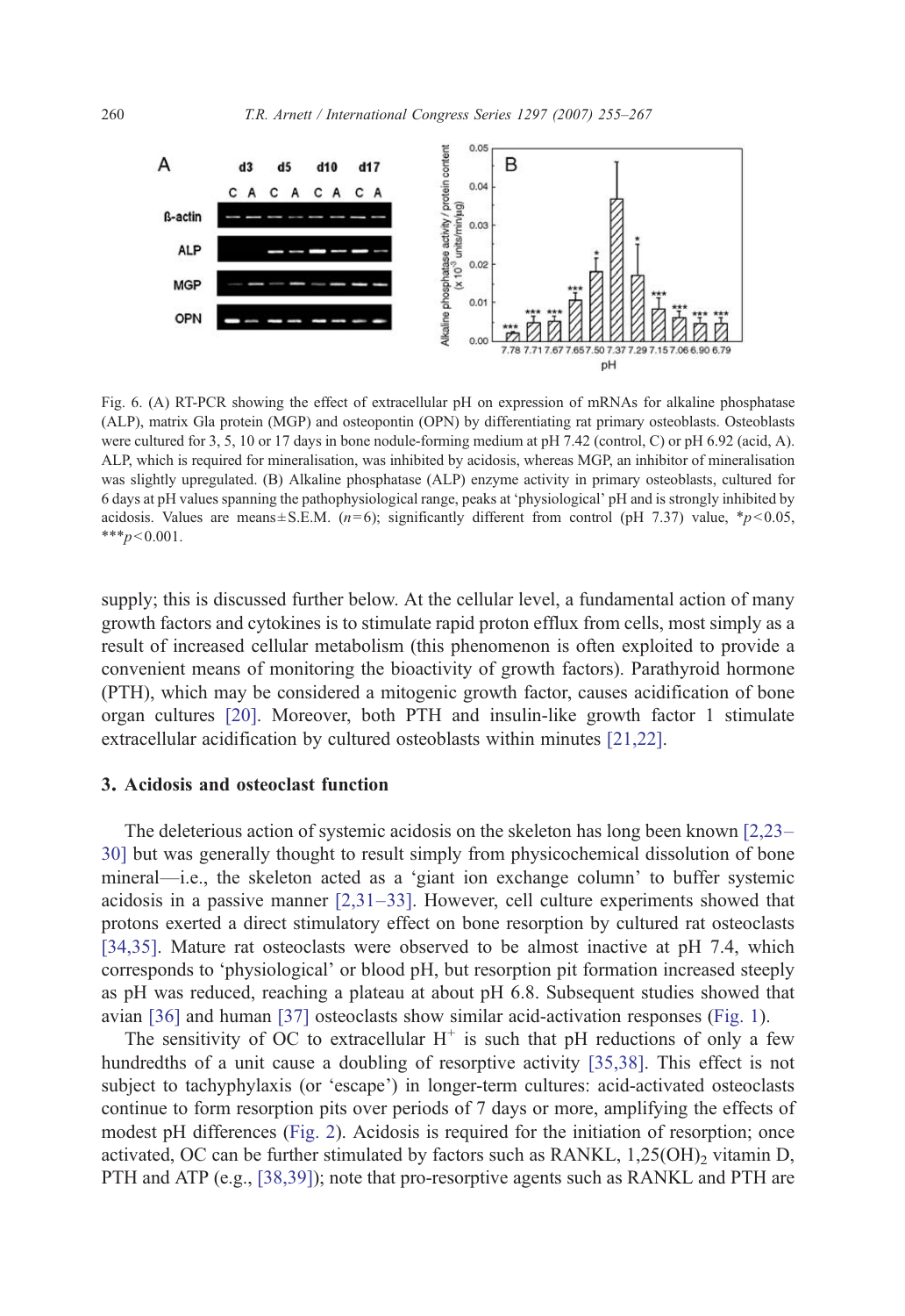<span id="page-6-0"></span>

Fig. 7. Schematics summarising the effects of extracellular pH on bone formation and resorption. (A) Approximate ranges for blood and extracellular tissue pH are shown. There is little or no effect of extracellular pH between 7.4 and 7.0 on collagenous matrix production by osteoblasts, nor on osteoblast proliferation; however, mineralisation (grey shading) is strongly inhibited by acidosis, and fails to occur at pH 7.0 or below. Conversely, acidosis is the key initial requirement for osteoclast activation to occur: osteoclasts show little or no activity at pH 7.4, and are strongly activated to form resorption pits as pH is reduced to 7.0; osteoclast recruitment and survival are not sensitive to pH in the range 7.4–7.0. Thus, at pH  $\geq$  7.2,  $Ca^{2+}$ ,  $PO_4^{3-}$  and OH<sup>-</sup> ions are deposited in bone, whereas at lower pH systemic availability of these ions in solution is favoured. (B) Reciprocal relationship between resorption and formation over the pathophysiological pH range.

inactive on osteoclasts at pH 7.4 or above [\(Fig. 3\)](#page-3-0). Thus, osteoclast stimulation is a 2-step process, with acid-activation as the key initial requirement—and extracellular  $H^+$  may be regarded as the long-sought 'OC activation factor' (OAF).

Acidosis stimulates resorption in calvarial bone organ cultures similarly. Furthermore,  $H^+$ -stimulated Ca<sup>2+</sup> release from calvaria is almost entirely osteoclast-mediated, with a negligible physicochemical component [\[40,41\]](#page-11-0) [\(Fig. 4](#page-3-0)). This finding is consistent with the fact that mineralised bone surfaces are normally covered by living cells, and are thus not directly exposed to ion-exchange phenomena. These observations suggest that the effects of acidosis on bone loss in vivo are likely to be mostly cell-mediated.

Some progress has been made towards understanding the mechanisms by which osteoclasts might detect and respond to changes in extracellular pH in such a sensitive manner. Several classes of proteins could function as extracellular pH sensors within the relevant pH range. These include the H<sup>+</sup>-sensing G-protein-coupled receptors (H<sup>+</sup>-GPCRs), two of which (TDAG8 and OGR1) are expressed by osteoclasts and osteoblasts [\[42,43\],](#page-11-0) the acid-sensing ion channels (ASICS), several of which are expressed in bone [\[44\]](#page-11-0), the  $P2X_2$  receptor for extracellular ATP [\[39\]](#page-11-0), and the TRP cation channels [\[45,46\]](#page-11-0). The TRP channels appear to be of particular interest. TRPV1, also known as the vanilloid receptor (VR1), responds not only to low pH but also to the irritant alkaloid capsaicin (the 'active ingredient' of hot chili peppers) and to heat. TRPV1 is expressed in peripheral sensory nerves and appears to play an important role in mediating pain due to hot temperatures, acidosis and exposure to capsaicin [\[45,46\]](#page-11-0). Increasing attention is being paid to the role played by TRPV1 in mediating bone cancer pain [\[47,48\],](#page-12-0) which probably involves local acidosis. We recently found that that TRPV1 is expressed by normal human osteoclasts and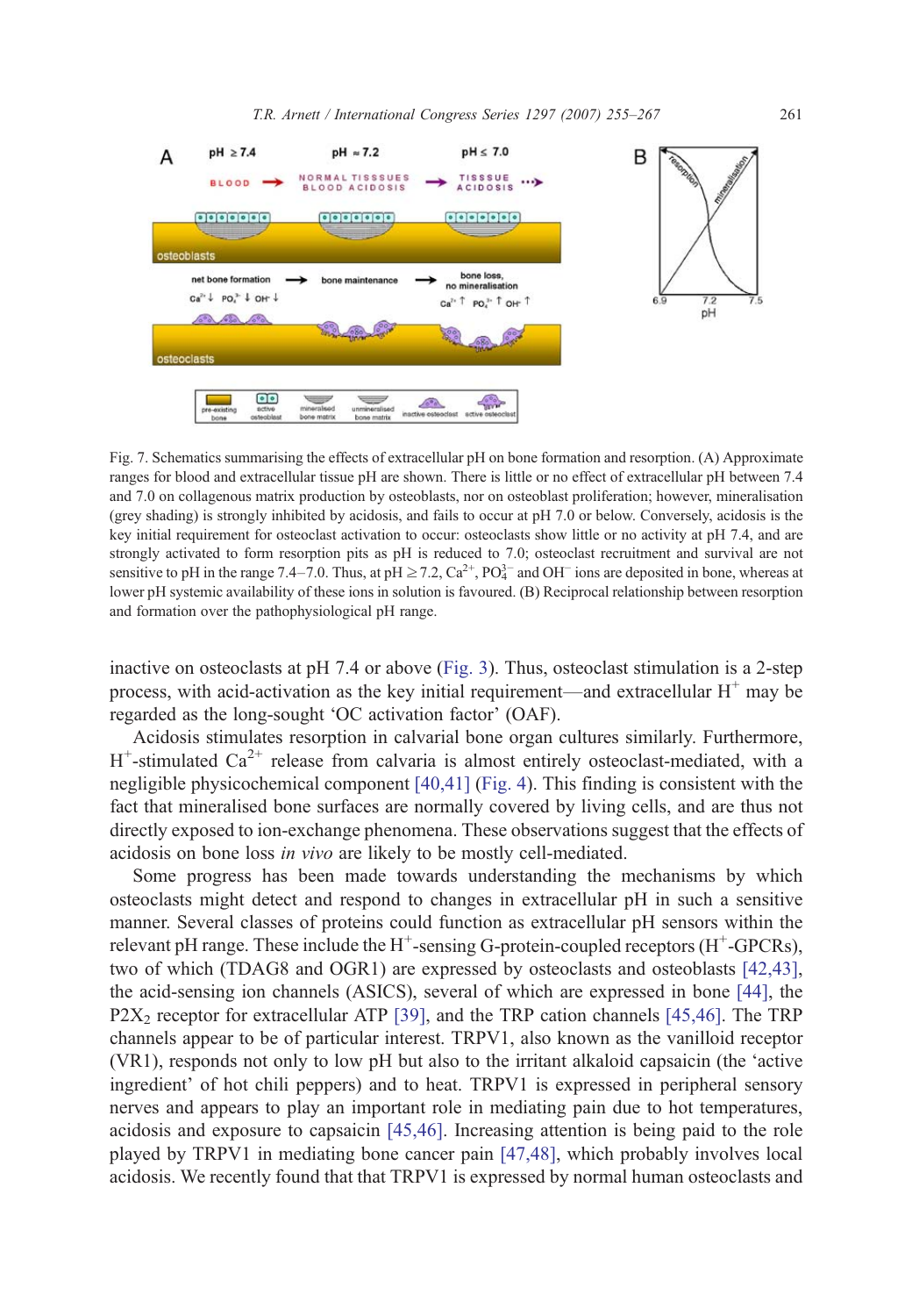<span id="page-7-0"></span>

Fig. 8. Stimulation of osteoclast formation (and thus resorption) by hypoxia in mouse bone marrow cultures stained to demonstrate tartrate-resistant acid phosphatase (TRAP). (A) Osteoclasts (arrows) formed in mouse marrow cultures on ivory discs after 7 days in normoxic  $(20\% O_2)$  conditions were generally small (<3 nuclei). (B) In hypoxic (2% O<sub>2</sub>) cultures, many large osteoclasts were generated; prominent, deep resorption trails (stained brown) are evident; scale bar = 100  $\mu$ m. (C) Effect of hypoxia on longer term (13 day) mouse marrow cultures. Peak stimulation of osteoclast formation and resorption occurs in  $2\%$  O<sub>2</sub> but significant increases are evident even in severe hypoxia (0.2%  $O_2$ ). Additional buffering was used to ensure that pH was unaffected by PO<sub>2</sub>. Values are means  $\pm$  S.E.M. (n=8);  $*_{p}$  < 0.05,  $*_{p}$  < 0.01,  $*_{p}$  < 0.001, compared to 20% O<sub>2</sub>.

that low concentrations of capsaicin strongly activate resorption pit formation in nonacidified conditions [\[49\]](#page-12-0). A recent report has also described marked loss of trabecular bone 4 weeks after intravenous injection of capsaicin into rats, although the effect was ascribed to partial destruction of unmyelinated sensory neurons [\[50\]](#page-12-0). Dietary chili pepper intake is high in some parts of the world (e.g., Thailand, Mexico, Indian sub-continent); it is unclear whether significant quantities of ingested capsaicin in humans could reach bone. However, in rats it has been reported that capsaicin absorbed after ingestion is almost completely metabolised before reaching the general circulation [\[51\]](#page-12-0). Also of potential interest is the TRPM8 'cold' channel, which responds to menthol in a manner that is modulated by pH over the pathophysiological range [\[52\];](#page-12-0) menthol is reported to be a powerful antiresorptive in rats [\[53\].](#page-12-0)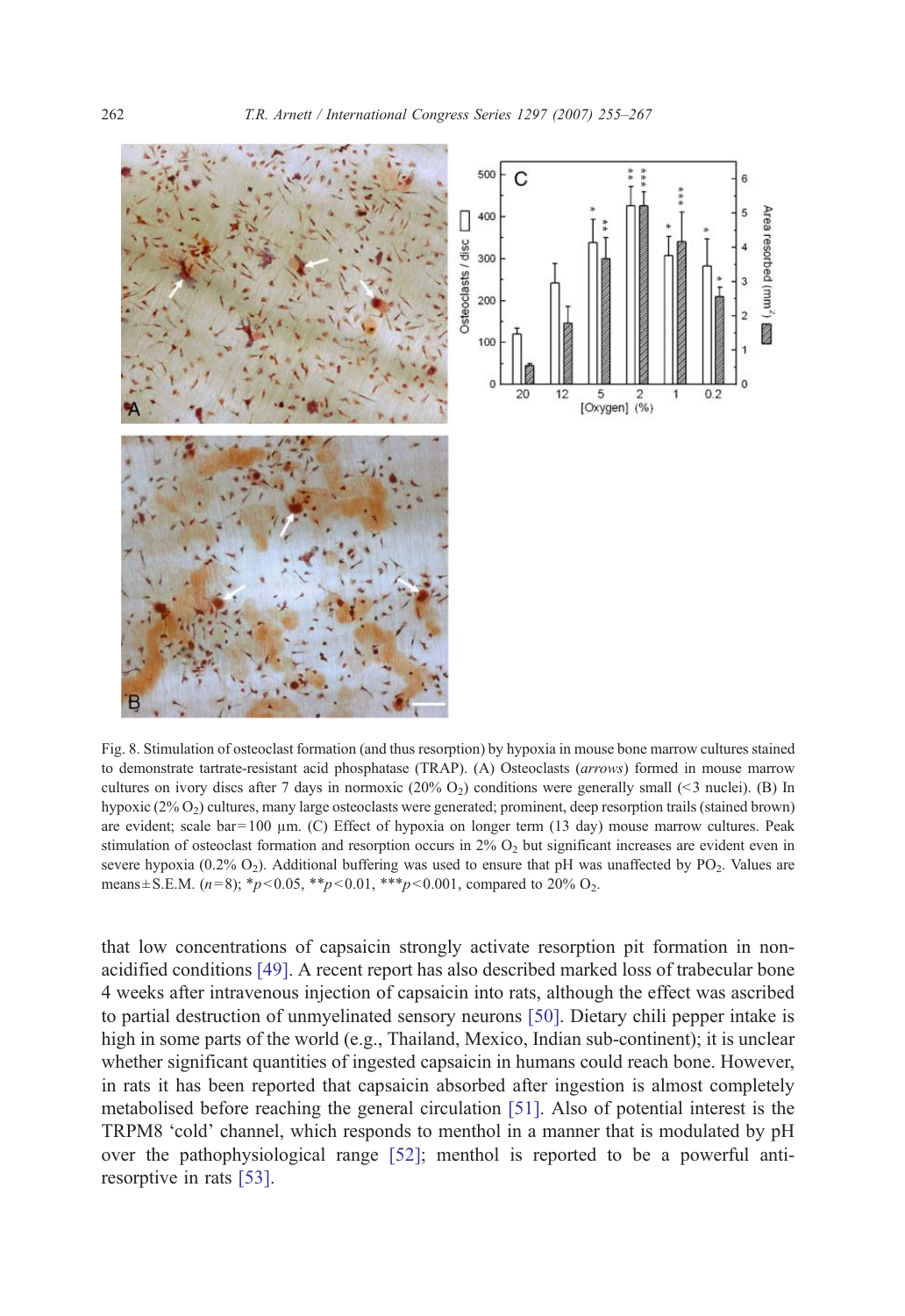<span id="page-8-0"></span>A number of reports have described upregulation of the key resorptive machinery in osteoclasts following exposure to acidosis. Expression of the vacuolar-type  $H^+$ -ATPase and carbonic anhydrase II mRNA are increased rapidly in osteoclasts following acidification [\[54,55\].](#page-12-0) Acidosis has been reported to prevent inactivation of the transcription factor NFAT2 in osteoclasts, resulting in its nuclear accumulation [\[56\]](#page-12-0). Our own work shows that mouse bone and human osteoclasts exhibit striking upregulation of cathepsin K, tartrateresistant acid phosphatase (TRAP-5) and TNF receptor associated factor 6 (TRAF-6) in low pH conditions [\[57\].](#page-12-0)

## 4. Acidosis and osteoblast function

Bushinsky and colleagues reported that acidosis inhibited osteoblast function by decreasing expression of extracellular matrix genes, including collagen [\[58,59\].](#page-12-0) We investigated the effects of pH on osteoblast function in our laboratory using bone nodule-forming primary rat osteoblast cultures [\[60\].](#page-12-0) We found that abundant, matrix-containing mineralised nodules formed at pH 7.4, but acidification progressively reduced mineralisation of bone nodules, with complete abolition at pH 6.9 [\(Fig. 5](#page-4-0)). We also found that osteoblast proliferation and collagen synthesis were unaffected by pH in the range 7.4 to 6.9; moreover, no effect of acidification on collagen ultrastructure and organisation was evident. However, osteoblast alkaline phosphatase activity, which peaked strongly near pH 7.4, was reduced 8 fold at pH 6.9. Reducing pH to 6.9 also downregulated mRNA for alkaline phosphatase, but upregulated mRNA for matrix Gla protein, an inhibitor of mineralisation ([Fig. 6\)](#page-5-0). The same pH reduction is associated with 2- and 4-fold increases in  $Ca^{2+}$  and  $PO_4^{3-}$  solubility for hydroxyapatite, respectively [\[60\].](#page-12-0)

Our results show that acidosis exerts a selective, inhibitory action on matrix mineralisation that is reciprocal with the OC activation response. Thus, in uncorrected acidosis, the deposition of alkaline mineral in bone by OB is reduced, and OC resorptive activity is increased in order to maximise the availability of hydroxyl ions in solution to buffer protons ([Fig. 7](#page-6-0)). It is possible that these results could help to account for the osteomalacia that sometimes accompanies acidosis in renal disease [\[28,29,61\].](#page-11-0)



Fig. 9. Hypoxia inhibits osteoblast function. (A, B) Low power scans showing 'trabecular' bone nodule formation in unstained long term (21 day) osteoblast cultures in 20% and 2%  $O_2$ , respectively; scale bar = 2 mm. (C) Bone nodule formation is progressively inhibited by decreasing  $O_2$  and is completely blocked in severe hypoxia (0.2%) O<sub>2</sub>); \* $p<0.05$ , \*\* $p<0.01$ , compared to 20% O<sub>2</sub>.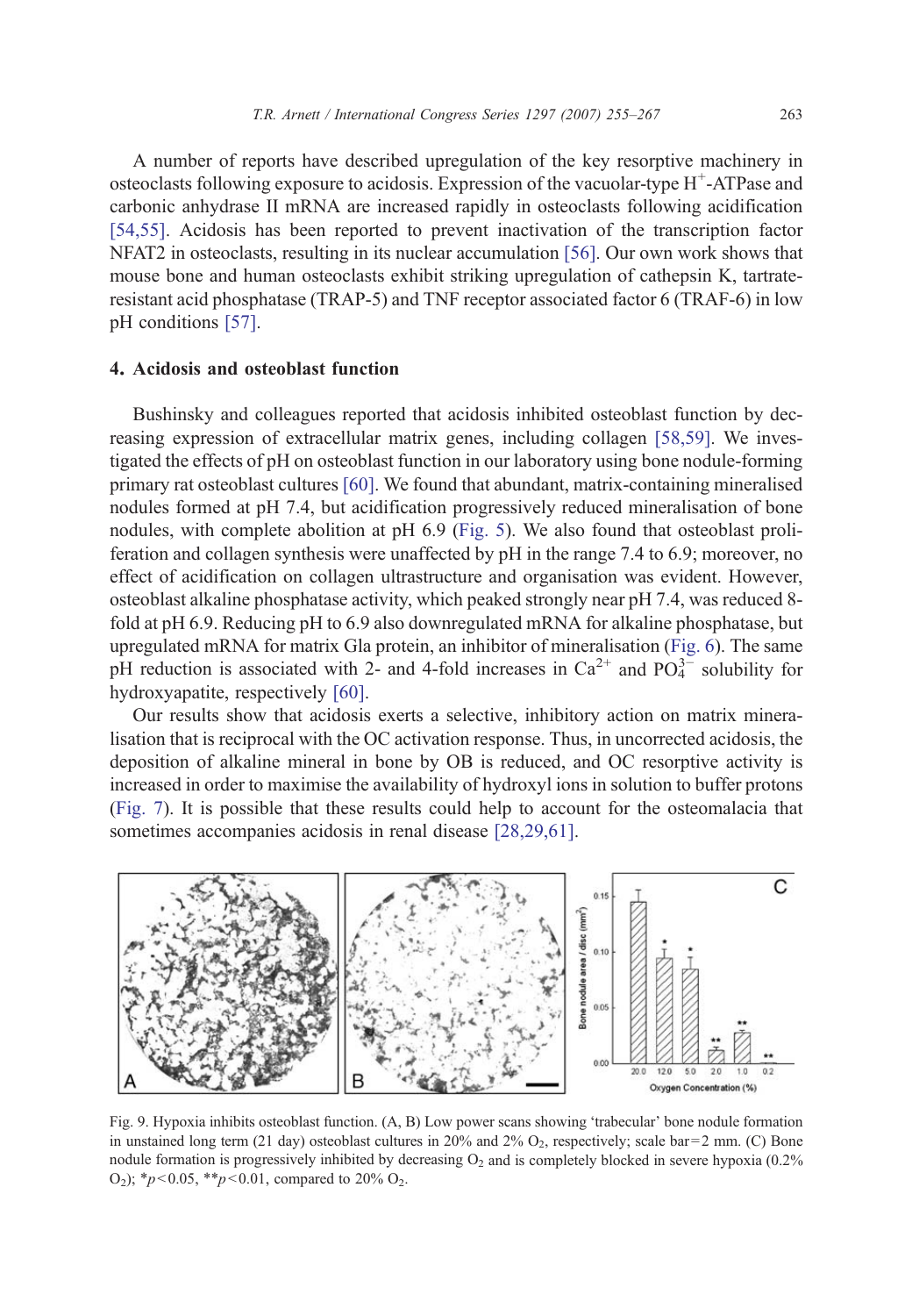## 5. Hypoxia and the role of the vasculature in bone homeostasis

With advancing age, there is a slight but significant decrease in blood pH and  $HCO_3^-$ , i.e., a progressive, slight metabolic acidosis; this acidosis, which is probably of dietary origin, is ultimately due to the normal, age-related decline in renal function [\[13,14\].](#page-10-0) The general quality of the vascular supply around the body also tends to decline with age. In bone, which is highly vascular in young animals, ageing results in a progressive loss of the medullary blood supply which is only partly compensated by an increase in the periosteal blood supply, leading to marrow ischaemia [\[62\]](#page-12-0) and hypoxia. This trend is also evidenced by the increase in yellow fatty marrow (at the expense of red marrow) with age.

Hypoxia has long been known to act as a stimulator of the formation or activation of cells derived from marrow precursors, including cells of the monocyte–macrophage lineage. Measurements of bone marrow aspirates from normal volunteer donors yield  $PO<sub>2</sub>$ values of about 6.5% [\[63,64\]](#page-12-0). These observations led us to investigate the effect of oxygen tension on the formation and function of osteoclasts, which are derived from myeloid precursors. We found that hypoxia causes a profound stimulation of osteoclast formation from mouse marrow and human peripheral blood cells, resulting in large stimulations of bone resorption. Peak effects occur in 2% oxygen, although osteoclast formation is stimulated strongly even in extreme hypoxia, where  $PO_2$  is as low as  $1/100$  of atmospheric levels [\(Fig. 8\)](#page-7-0). Hypoxia per se does not alter the resorptive activity of mature OC [\[65,66\].](#page-12-0)

We also found that hypoxia strongly inhibits bone formation by osteoblasts, by reducing proliferation and collagen production/quality [\(Fig. 9](#page-8-0)); hypoxia does not increase osteoblast apoptosis but induces a state of reversible quiescence or 'suspended animation' [\[67\].](#page-12-0) Thus, oxygen tension exerts reciprocal effects on bone resorption and bone formation in a manner analogous to the effects of pH.

#### 6. Conclusions

Our work shows that osteoclasts and osteoblasts display sensitive, reciprocal responses to acidosis. These effects may represent a primitive 'failsafe' mechanism that evolved with terrestrial vertebrates to correct systemic acidosis by ensuring release of alkaline bone mineral when the lungs and kidneys are unable to remove sufficient  $H^+$  equivalent. Thus, the earlier concept that the skeleton functions as a passive 'ion-exchange column' with respect to acid–base balance must now be revised; the 'last defence' of systemic pH is perhaps too important to be left to physicochemical processes.

Osteoclast and osteoblast function also shows an impressive, reciprocal modulation by hypoxia. Since tissue hypoxia causes acidosis due to increased anaerobic metabolism and reduced vascular perfusion, the regulatory actions of oxygen tension and pH on bone cell function will occur in tandem in bone. These fundamental responses are indicative of the key role of the vasculature in bone. Consideration of the influence of the vasculature could yield potentially useful new insights into bone pathophysiology in a wide range of conditions, including fractures, tooth movement, inflammation/infection, arthritis, tumours, diabetes, anaemias, smoking, ageing, chronic respiratory failure, and excessive/anaerobic exercise.

A number of existing drug therapies, in addition to dietary alkali supplementation may exert beneficial effects on bone via alterations in systemic acid–base balance or improved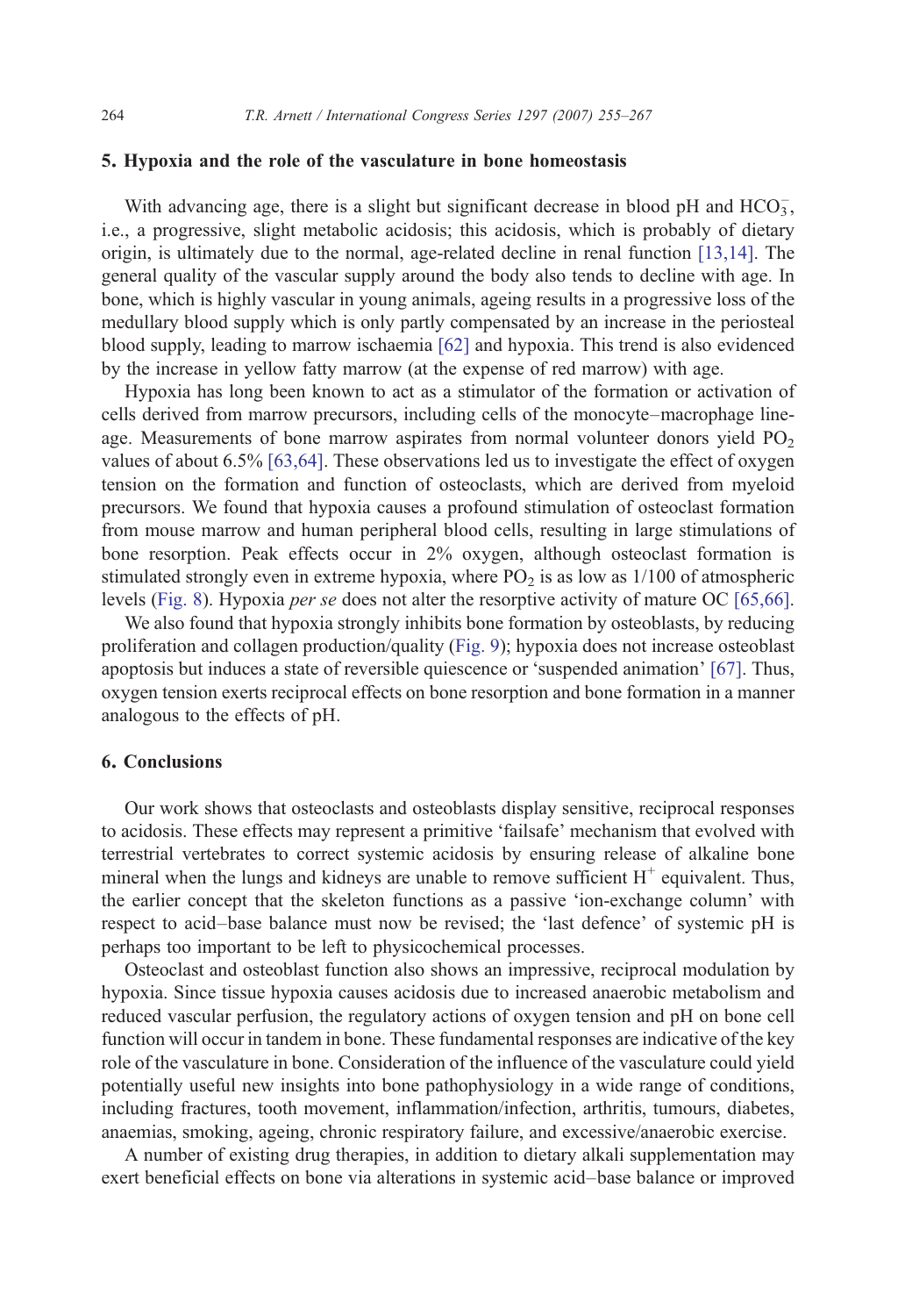<span id="page-10-0"></span>blood flow. Hormone replacement therapy with oestrogen and progestin is reported to cause a slight respiratory alkalosis, possibly via a stimulatory action of progestins on respiration [\[68\]](#page-12-0). Oestrogen, on the other hand, acts to increase blood flow via a vasodilatory action [\[69\]](#page-12-0). In rats, testosterone deficiency due to orchiectomy results in mild metabolic acidosis and osteoporosis which is alleviated by supplementation with alkaline salts [\[70\].](#page-12-0) The thiazide diuretics, which induce alkalosis are also osteoprotective [\[71,72\].](#page-12-0) Future drug therapies could target  $H^+$ -sensing receptors to reduce osteoclast activity or boost blood flow to bone. The present work also provides further rationale for public health measures that promote vascular function, including exercise, avoidance of smoking and good diet.

#### Acknowledgments

I am grateful for the support of the **Arthritis Research Campaign** and Novartis Pharma. I am indebted to numerous colleagues, including Mike Spowage, Matthew Morrison, Sajeda Meghji, Astrid Hoebertz, Andrea Brandao-Burch and Jennifer Utting for the use of data presented in the figures.

## References

- [1] G.R. Martin, R.K. Jain, Noninvasive measurement of interstitial pH profiles in normal and neoplastic tissue using fluorescence ratio imaging microscopy, Cancer Res. 54 (1994) 5670–5674.
- [2] U.S. Barzel, The skeleton as an ion-exchange system—implications for the role of acid–base imbalance in the genesis of osteoporosis, J. Bone Miner. Res. 10 (1995) 1431–1436.
- [3] H.M. Macdonald, et al., Low dietary potassium intakes and high dietary estimates of net endogenous acid production are associated with low bone mineral density in premenopausal women and increased markers of bone resorption in postmenopausal women, Am. J. Clin. Nutr. 81 (2005) 923–933.
- [4] S.A. New, et al., Lower estimates of net endogenous non-carbonic acid production are positively associated with indexes of bone health in premenopausal and perimenopausal women, Am. J. Clin. Nutr. 79 (2004) 131–138.
- [5] T. Buclin, et al., Diet acids and alkalis influence calcium retention in bone, Osteoporosis Int. 12 (2001) 493–499.
- [6] A.J. Yates, et al., Inhibition of bone resorption by inorganic phosphate is mediated by both reduced osteoclast formation and decreased activity of mature osteoclasts, J. Bone Miner. Res. 6 (1991) 473–478.
- [7] A. Sebastian, et al., Improved mineral balance and skeletal metabolism in postmenopausal women treated with potassium bicarbonate, N. Engl. J. Med. 330 (1994) 1776–1781.
- [8] P. Burckhardt, Mineral waters and bone health, Rev. Med. Suisse Romande 124 (2004) 101–103.
- [9] Dawson-Hughes, et al., A controlled trial of the effect of calcium supplementation on bone density in postmenopausal women, N. Engl. J. Med. 323 (1990) 878–883.
- [10] I.R. Reid, et al., Long-term effects of calcium supplementation on bone loss and fractures in postmenopausal women: a randomized controlled trial, Am. J. Med. 98 (1995) 331–335.
- [11] F. Ginty, et al., The effect of short-term calcium supplementation on biochemical markers of bone metabolism in healthy young adults, Br. J. Nutr. 80 (1998) 437–443.
- [12] F. Scopacasa, et al., Inhibition of bone resorption by divided-dose calcium supplementation in early postmenopausal women, Calcif. Tissue Int. 67 (2000) 440–442.
- [13] L.A. Frassetto, A. Sebastian, Age and systemic acid–base equilibrium: analysis of published data, J. Gerontol. 51A (1996) B91–B99.
- [14] L.A. Frassetto, et al., Effect of age on blood acid–base composition in adult humans: role of age-related renal functional decline, Am. J. Physiol. 271 (1996) F1114–F1122.
- [15] P.J. Marie, Strontium ranelate: a physiological approach for optimizing bone formation and resorption, Bone 38 (2 Suppl 1) (2006) S10–S14.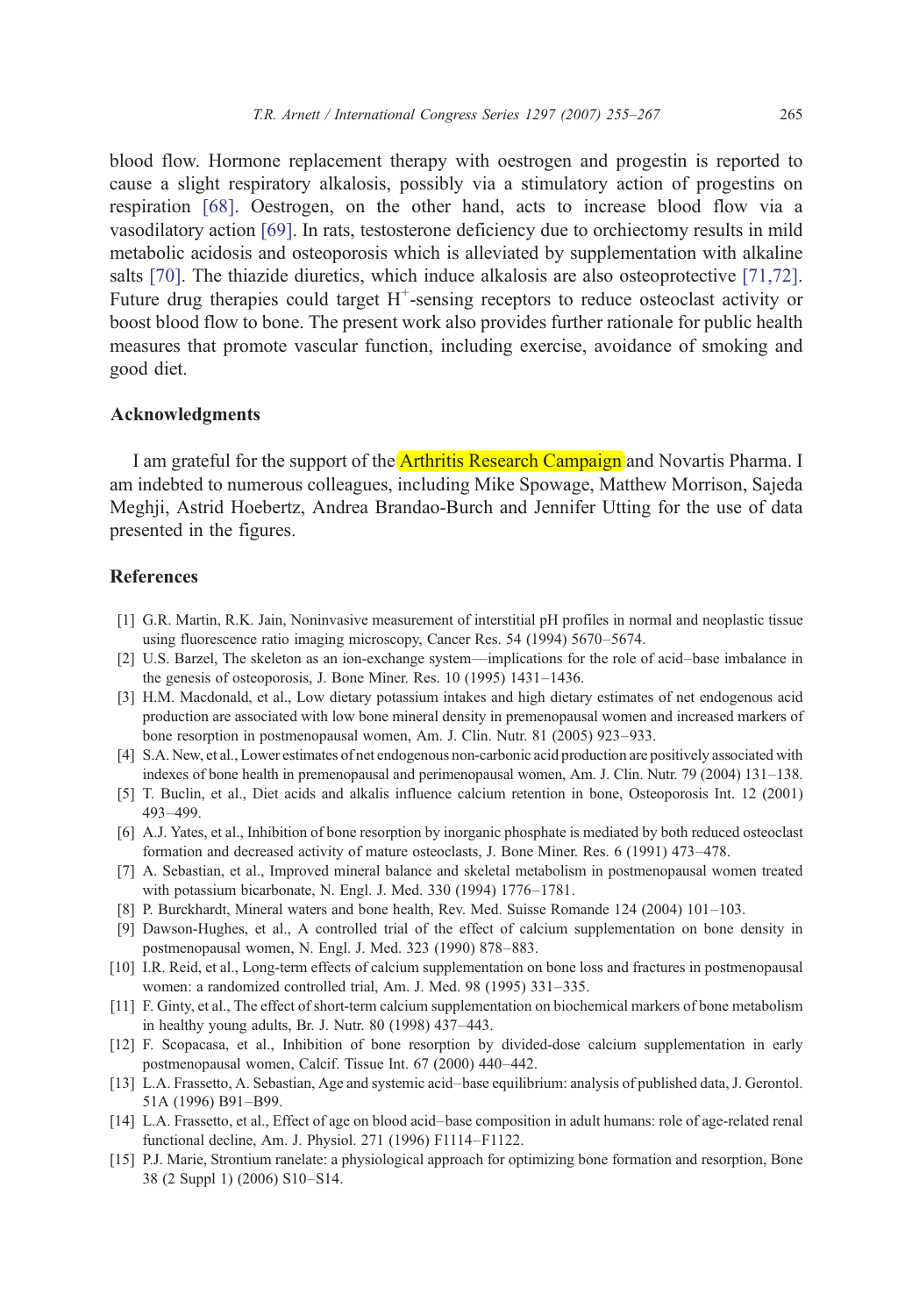- <span id="page-11-0"></span>[16] T.J. Wetter, et al., Effects of exhaustive endurance exercise on pulmonary gas exchange and airway function in women, J. Appl. Physiol. 91 (2001) 847–858.
- [17] S. Ratel, et al., Acid–base balance during repeated cycling sprints in boys and men, J. Appl. Physiol. 92 (2002) 479–485.
- [18] J.F. Nichols, et al., Low bone mineral density in highly trained male master cyclists, Osteoporosis Int. 14 (2003) 644–649.
- [19] D. Yildizdas, et al., Bone mineral changes in acute metabolic acidosis due to acute gastroenteritis, Calcif. Tissue Int. 75 (2004) 380–383.
- [20] G. Belinsky, A.H. Tashjian Jr., Direct measurement of hormone-induced acidification in intact bone, J. Bone Miner. Res. 15 (2000) 550–556.
- [21] M.G. Barrett, et al., A new action of parathyroid hormone: receptor-mediated stimulation of extracellular acidification in human osteoblast-like SaOS-2 cells, J. Biol. Chem. 272 (1997) 26346–26353.
- [22] S.J. Dixon Santhanagopal, Insulin-like growth factor I rapidly enhances acid efflux from osteoblastic cells, Am. J. Physiol. 277 (1999) E423–E432.
- [23] K. Goto, Mineral metabolism in experimental acidosis, J. Biol. Chem. 36 (1918) 355–376.
- [24] H.L. Jaffe, et al., Ammonium chloride decalcification as modified by calcium intake: the relationship between generalized osteoporosis and ostitis fibrosa, J. Exp. Med. 56 (1932) 823–834.
- [25] J. Lemann Jr., et al., The effects of chronic acid loads in normal man: further evidence for the participation of bone mineral in the defense against chronic metabolic acidosis, J. Clin. Invest. 45 (1966) 1608–1614.
- [26] A.S. Relman, The acidosis of renal disease, Am. J. Med. 44 (1968) 706–713.
- [27] U.S. Barzel, J. Jowsey J, The effects of chronic acid and alkali administration on bone turnover in adult rats, Clin. Sci. 36 (1969) 517–524.
- [28] L.V. Avioli, Renal osteodystrophy, in: L.V. Avioli, S.M. Krane (Eds.), Metabolic Bone Disease, vol. II, Academic Press, New York, 1978, pp. 149–215.
- [29] J. Cunningham, et al., Chronic acidosis with metabolic bone disease. Effect of alkali on bone morphology and vitamin D metabolism, Am. J. Med. 73 (1982) 199–204.
- [30] T.R. Arnett, D.W. Dempster, Perspectives: protons and osteoclasts, J. Bone Miner. Res. 5 (1990) 1099–1103.
- [31] D.A. Bushinsky, et al., Effects of pH on bone calcium and proton fluxes in vitro, Am. J. Physiol. 245 (1983) F204–F209.
- [32] D.A. Bushinsky, R.J. Lechleider, Mechanism of proton-induced bone calcium release: calcium carbonatedissolution, Am. J. Physiol. 253 (1987) F998–F1005.
- [33] J. Green, C.R. Kleeman, Role of bone in regulation of systemic acid–base balance, Kidney Int. 39 (1991)  $9 - 26$
- [34] T.R. Arnett, D.W. Dempster, Effect of pH on bone resorption by rat osteoclasts in vitro, Endocrinology 119 (1986) 119–124.
- [35] T.R. Arnett, M. Spowage, Modulation of the resorptive activity of rat osteoclasts by small changes in extracellular pH near the physiological range, Bone 18 (1996) 277–279.
- [36] T.R. Arnett, D.W. Dempster, A comparative study of disaggregated chick and rat osteoclasts in vitro: effects of calcitonin and prostaglandins, Endocrinology 120 (1987) 602–608.
- [37] Brandao-Burch, T.R. Arnett, Normal human osteoclasts are activated by acidosis, J. Bone Miner. Res. 19 (2004) 1034 (abstract).
- [38] A. Hoebertz, T.R. Arnett, Isolated osteoclast cultures, Methods Mol. Med. 80 (2003) 53–64.
- [39] M. Morrison, et al., ATP is a potent stimulator of the activation and formation of rodent osteoclasts, J. Physiol. 511 (1998) 495–500.
- [40] P. Goldhaber, L. Rabadjija L, H<sup>+</sup> stimulation of cell-mediated bone resorption in tissue culture, Am. J. Physiol. 253 (1987) E90–E98.
- [41] S. Meghji, et al., pH dependence of bone resorption: mouse calvarial osteoclasts are activated by acidosis, Am. J. Physiol. 280 (2001) E112–E119.
- [42] M.G. Ludwig, et al., Proton-sensing G-protein-coupled receptors, Nature 425 (2003) 93–98.
- [43] Gasser JA, et al., Reduced BMD in mice lacking the pH-sensing receptor TDAG8, J. Bone Mineral Res. (2006) (abstract, in press).
- [44] H. Jahr, et al., Identification of acid-sensing ion channels in bone, Biochem. Biophys. Res. Commun. 337 (2005) 349–354.
- [45] Julius, A.I. Basbaum, Molecular mechanisms of nociception, Nature 413 (2001) 203–210.